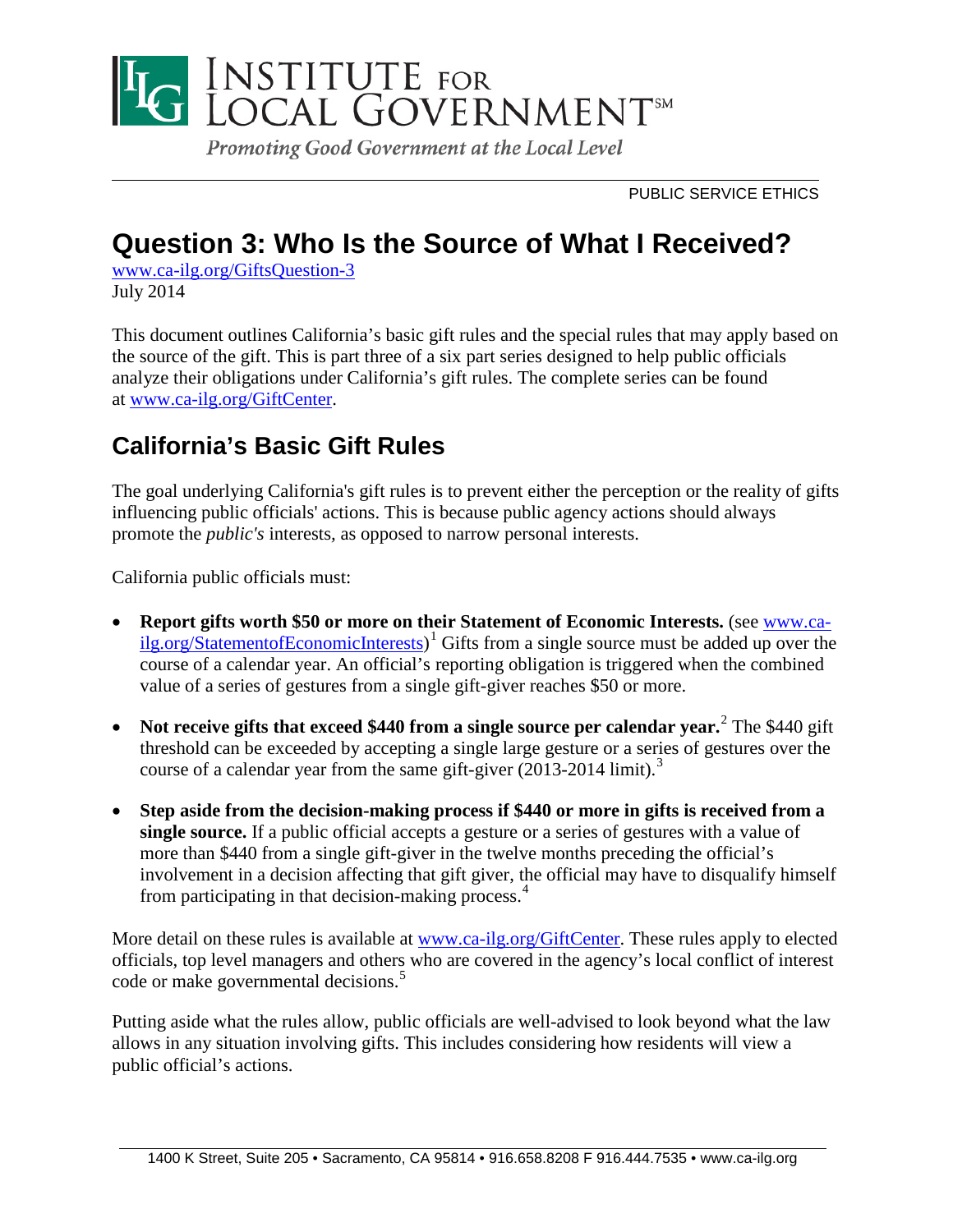### **What's a "Gift" for Purposes of the Rules?**

The concept is broad. A public official receives a gift for purposes of California's gift rules any time the official receives anything that:

- Has a monetary value and
- Provides the official with a personal benefit
- For which the official doesn't pay full value<sup>[6](#page-10-5)</sup>

Gifts can be:

- Tangible or intangible
- Real property or personal property
- Goods or services<sup>[7](#page-10-6)</sup>

Under some circumstances, gifts that an official's family receives are considered gifts to the official for purposes of California's gift rules.

Note that the Fair Political Practices Commission has recognized a variety of exceptions (see [www.ca-ilg.org/GiftsQuestion-5\)](http://www.ca-ilg.org/GiftsQuestion-5) to what constitutes a gift.<sup>[8](#page-10-7)</sup>

#### **Compliance Strategy: Questions for Public Officials to Ask About Gifts**

A way to analyze one's likely obligations under California's gift rules is to ask:

- **Did I or my family receive something of value?** [\(www.ca-ilg.org/GiftsQuestion-1\)](http://www.ca-ilg.org/GiftsQuestion-1)
- **What is its value?** [\(www.ca-ilg.org/GiftsQuestion-2\)](http://www.ca-ilg.org/GiftsQuestion-2)
- **[Who gave it to me?](http://www.ca-ilg.org/GiftsQuestion2)** [\(www.ca-ilg.org/GiftsQuestion-3\)](http://www.ca-ilg.org/GiftsQuestion-3)
- **[Did I do something in exchange for what I received?](http://www.ca-ilg.org/GiftsQuestion3)** [\(www.ca-ilg.org/GiftsQuestion-4\)](http://www.ca-ilg.org/GiftsQuestion-4)
- **[What kind of gift is it and do special rules apply as a result?](http://www.ca-ilg.org/GiftsQuestion4)** [\(www.ca-ilg.org/GiftsQuestion-5\)](http://www.ca-ilg.org/GiftsQuestion-5)
- **[Which of the permitted courses of action do I want to take with respect to the gift?](http://www.ca-ilg.org/GiftsQuestion5)** [\(www.ca-ilg.org/GiftsQuestion-6\)](http://www.ca-ilg.org/GiftsQuestion-6)

Explanations of each question are available at [www.ca-ilg.org/GiftCenter.](http://www.ca-ilg.org/GiftCenter)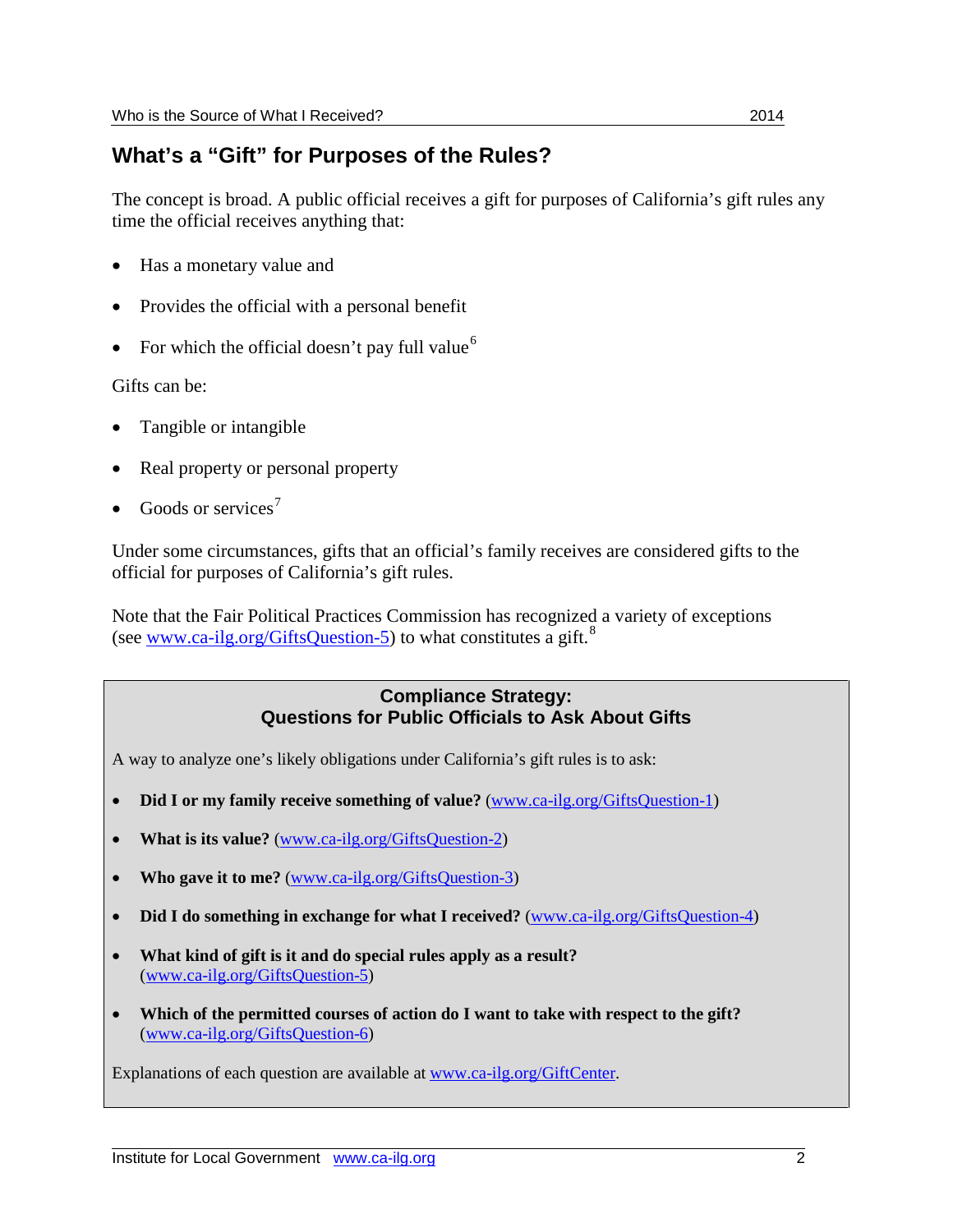## **Who Is the Source of What I Received?**

Identifying the *source* of a gift is important under California's gift rules, because gift reporting requirements and limits are tied to gifts from a single source. In addition, some exceptions to California's gift rules are tied to who the source of the gift is. Generally, the gift source is the person who paid for the gift.

## **Intermediaries**

Sometimes a gesture occurs through a middle person. This is the concept of an "intermediary." An official must report the true source on the official's Statement of Economic Interests [\(www.ca-ilg.org/StatementofEconomicInterests\)](http://www.ca-ilg.org/StatementofEconomicInterests).[9](#page-10-8)

Someone is an intermediary in any of the following circumstances:

- They receive something from a gift source and the source asks that they pass it along to the official as the intended recipient of the gift
- They solicit funding with the understanding that it will be used for the primary purpose of making a gift to an official
- They receive a payment from a source after the official or the official's agent solicited it for the purpose of securing a gift for the official  $10$

When someone is an intermediary, the law requires them to notify the recipient of who the true source of the gift is.<sup>[11](#page-10-10)</sup> Thus, as a general matter, an official may presume that the gift deliverer is the source unless the deliverer informs the official otherwise or it is clear from the surrounding circumstances the deliverer is not the actual source of the gift.<sup>[12](#page-10-11)</sup>

## **Gifts from Multiple Sources**

When multiple people pitch in for a gift valued at \$50 or more, the question is whether anyone contributed \$50 or more.<sup>[13](#page-10-12)</sup> Contributors of \$50 or more must be individually named on one's Statement of Economic Interests (see [www.ca-ilg.org/StatementofEconomicInterests\)](http://www.ca-ilg.org/StatementofEconomicInterests), as must someone whose contribution to the gift puts their combined value of gifts to the official over the course of the year at \$50 or more.<sup>[14](#page-10-13)</sup>

A gift from an organization is not a group gift from the members of that organization.<sup>[15](#page-10-14)</sup>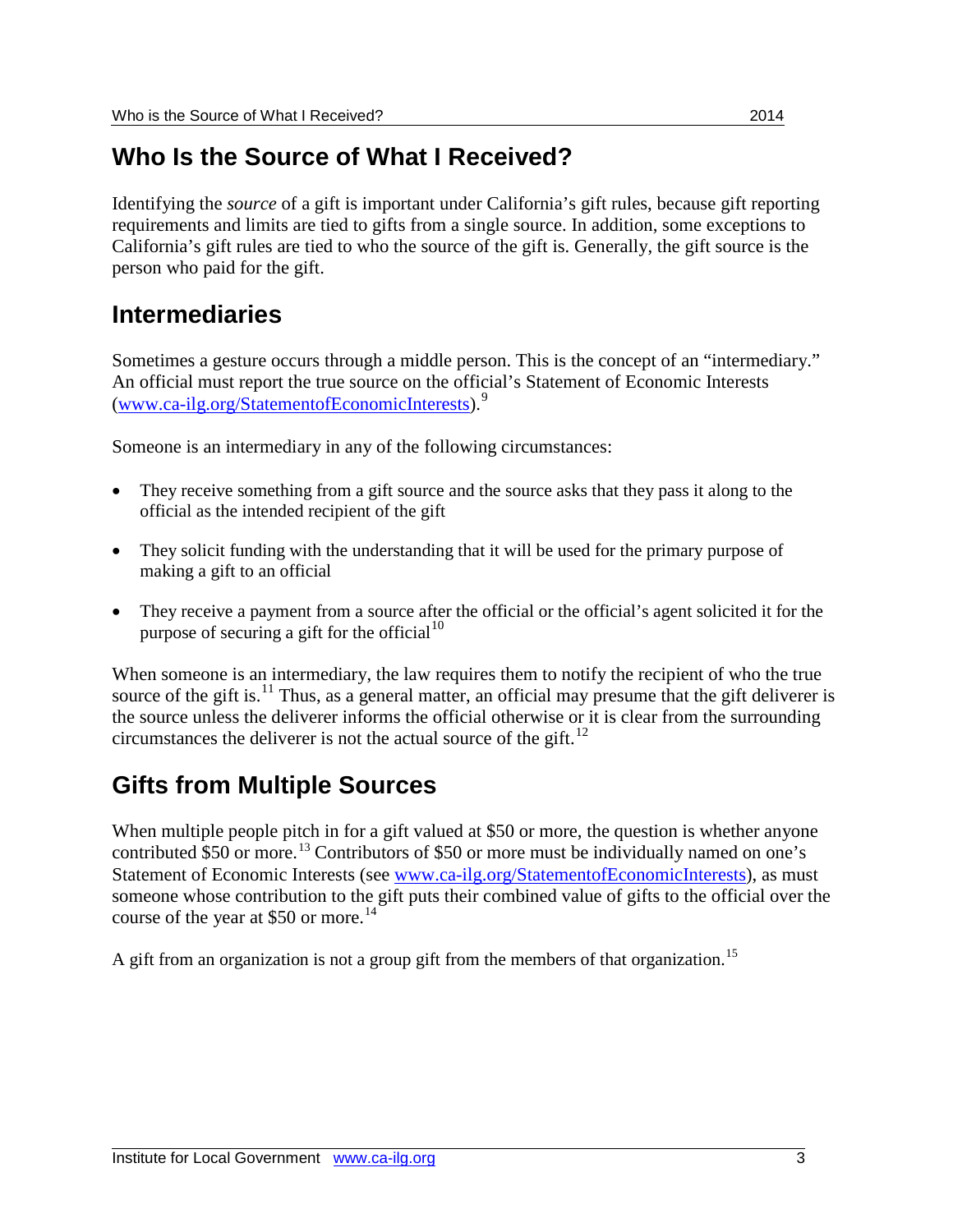## **Special Rules for Certain Sources**

Gestures received from those one has a personal relationship unrelated to one's public position are subject to fewer restrictions. Special rules apply to the following:

- Gifts from family
- Dating-related gestures
- Existing social or business ties unrelated to one's position as a public official
- Neighborly gestures
- Gifts from one's own agency

Summaries of these special rules follow.

### **Gifts from Family**

For purposes of the exception to California's gift rules for gifts from family, "family" includes the following:

- Spouse (including former spouse)
- Children (including stepchildren)
- In-laws: current or former parent-in-law, brother-in-law, sister-in-law
- Parents
- Grandparents, grand aunts and grand uncles
- Grandchildren, grandnieces and grandnephews
- Brothers and sisters
- Nephews and nieces
- Aunts and uncles
- First cousins or first cousins once removed
- The spouse or former spouse of any of the above (except for the spouse of *former* in-law)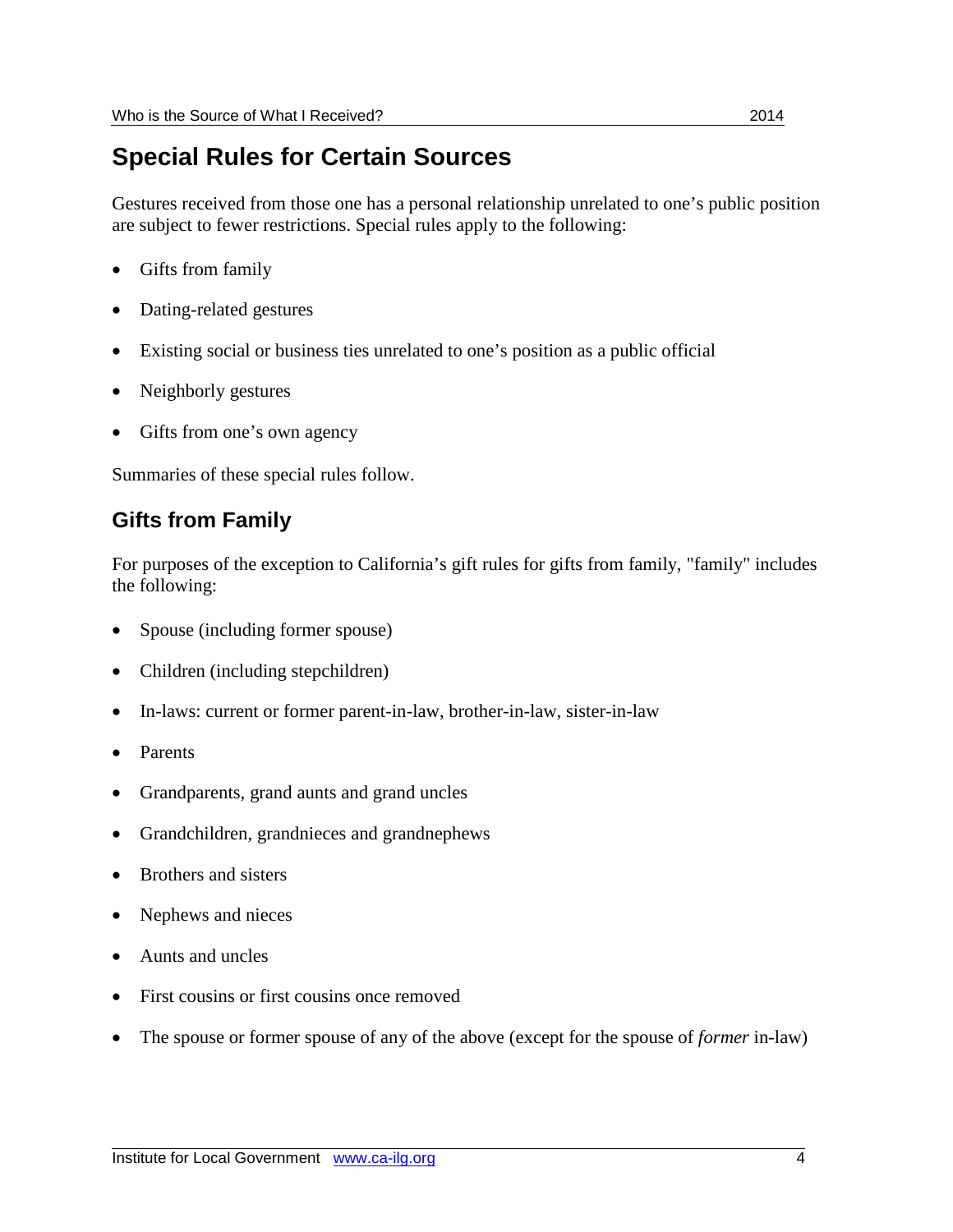This exception does not apply if the family member is acting as an intermediary for another person who is the true source of the gift.<sup>[16](#page-10-15)</sup>

The exception for gifts from family members represents a policy judgment that the state will not limit gifts to public officials from their family members, nor require public disclosure of such gifts. Receipts of gifts from a family member also are not a basis for having to disqualify oneself under the conflict of interest laws.

That, of course, raises the larger question of what an official should do when family members have business with an official's agency. No matter what the law says, public officials may be well-advised to consider public perception when a family relationship and actions as a public official may overlap. If a reasonable resident might question whether a family member may be receiving special treatment, the best course of action may be for the public official to step aside from the decision-making process.

## **Dating-Related Gestures**

Officials who are on a date or in a dating relationship do not have to report "personal benefits" that are a common part of such situations, nor are such gestures subject to the gift limit.<sup>[17](#page-10-16)</sup>

However, for local officials, if the dating interest has or may reasonably foreseeably have business with the agency, the official may have to step aside from the decision-making process if the value of the gestures reach  $$440 (2012-2014 \text{ limit})^{18}$  $$440 (2012-2014 \text{ limit})^{18}$  $$440 (2012-2014 \text{ limit})^{18}$  or provide income to the official of \$500 or more. [19](#page-10-18)

In terms of what kinds of potential agency business officials should be alert to, such business would include a contract, license, permit or other entitlement for use pending before the official's agency, $^{20}$  $^{20}$  $^{20}$  as well as licensing and enforcement proceedings.<sup>[21](#page-10-20)</sup>

For contracts, licenses, permits and other entitlements, the prohibition against participation applies while the matter is pending and for 12 months after the matter is decided.<sup>[22](#page-10-21)</sup> For licensing and enforcement proceedings, the requirement to step aside applies for 12 months after the gift was made $^{23}$  $^{23}$  $^{23}$ 

Of course, these are minimum requirements. Local officials should also consider public perception when dating interests and actions as a public official may overlap—if a reasonable resident might question what motivates an official's actions, the best course of action is to step aside irrespective of what the regulations may allow.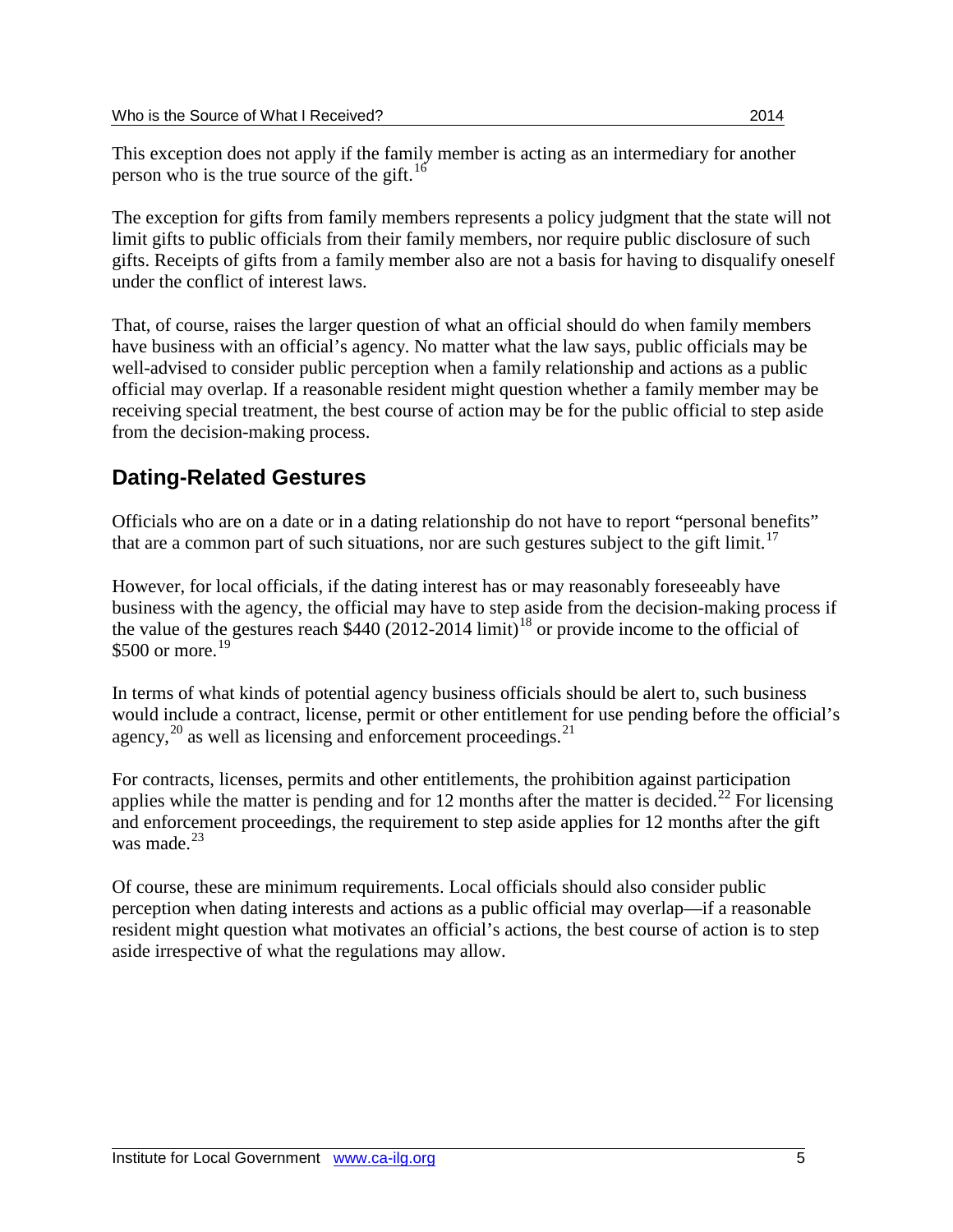### **Existing Social or Business Ties Unrelated to One's Position as a Public Official**

The purpose of the gift reporting and limit rules is to promote the public's trust that decisionmakers' actions are not being influenced by others' generosity. Consistent with this purpose, there is an exception for gifts received from those with no relationship to the decision-making process.

For a gift to fall within this exception to California's gift rules, all of the following about the gift giver must be true:

- Have an existing business or personal relationship with the public official
- The relationship must be *unrelated to the official's public position*
- Cannot *have finances which will be affected* by the decision-maker in the reasonably foreseeable future
- Cannot be *a lobbyist* registered to lobby the official's agency<sup>[24](#page-10-23)</sup>

The specific regulatory language is that it must be "*clear* that the gift was made because of an *existing* personal or business relationship *unrelated* to the officials position and there is *no evidence whatsoever* at the time the gift is made that the official makes or participates in the type of governmental decisions that may have *a reasonably foreseeable material financial effect* on the individual who would otherwise be *the source of the gift*."[25](#page-10-24)

### **A Note on Gestures from Lobbyists**

As noted above, the catchall exception for gifts from social or business ties does *not* apply if the gift is from an individual "registered to lobby the official's agency."[26](#page-10-25) Similarly, the exception for gift exchanges has an exception-to-the-exception if the gift giver is a "lobbyist who is registered to lobby the official's agency."<sup>[27](#page-10-26)</sup>

A number of counties and cities do indeed have such lobbyist registration requirements.<sup>[28](#page-10-27)</sup>

The Institute's August and October 2012 "Everyday Ethics" columns explore lobbying regulation at the local level: [www.ca-ilg.org/LobbyingRegulation.](http://www.ca-ilg.org/LobbyingRegulation)

Interestingly, the exception-to-the-exception language as it relates to dating relationships,<sup>[29](#page-10-28)</sup> acts of human compassion<sup>[30](#page-11-0)</sup> and pre-existing social relationships<sup>[31](#page-11-1)</sup> use language that ties the exception to the exception to *state* lobbying registration requirements.<sup>[32](#page-11-2)</sup> Thus, for local officials, these gestures may be received from lobbyists registered to lobby the official's agency.

As always, local are wise to also consider public perceptions in addition to the rules in determining whether to accept gifts.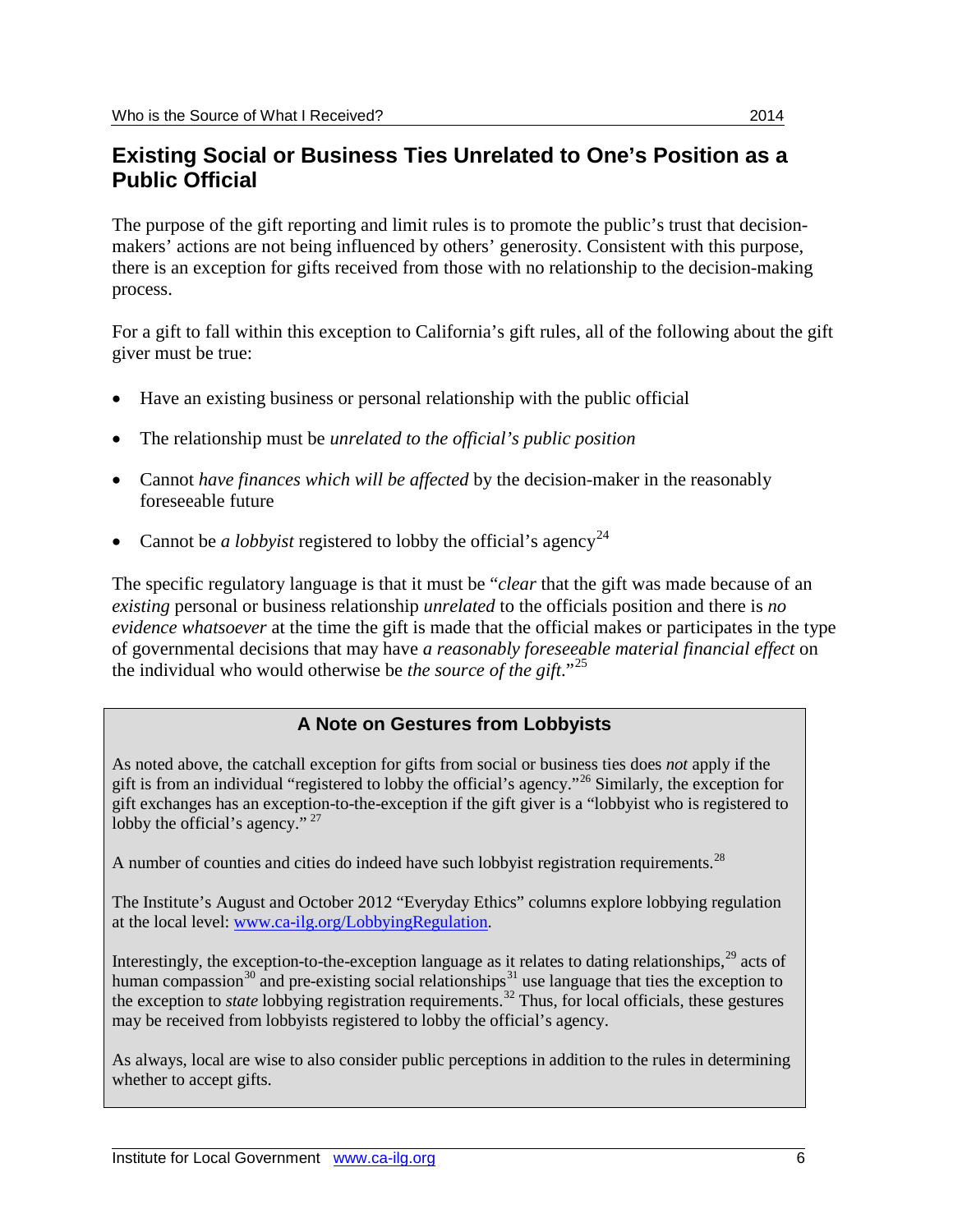### **Neighborly Gestures**

Favors done by neighbors may not be subject to California's gift rules.<sup>[33](#page-11-3)</sup> The exception applies to gestures that are "acts of ordinary assistance" that "would not normally be part of an economic transaction between like participants under similar circumstances.

Examples include when an official's neighbor loans an item, gives the official an occasional ride, or lends his or her skills for a repair. When the official is away, other examples include the neighbor bringing in the mail or feeding a pet.

### **Gifts from One's Own Agency**

#### **In General**

Before there were gift rules for public officials, there were rules relating to gifts from a public agency. For example, California's constitution generally prohibits gifts of public resources to anyone (including public officials). [34](#page-11-4)

In order to prevent a payment from being an improper gift of public resources, an expenditure of taxpayer dollars must serve a public purpose.<sup>[35](#page-11-5)</sup> The courts tend to defer to policymakers' collective judgment on when an individual or category of expenses serve a public purpose, but the prohibition is good to keep in mind. There are a number of penalties for misusing public resources.

The Fair Political Practices Commission supplements this set of rules by, in essence, saying that expenditures for gestures that do not serve a public purpose are also subject to California's gift rules.[36](#page-11-6)

#### **General Rules for Gifts Donated to Agency**

A variation on the concept of an intermediary is the situation in which someone gives something to an agency that the agency then allows an official or staff member to use. The "something" can be money, goods, services or other gesture that confers a benefit on the agency.<sup>[37](#page-11-7)</sup>

If a benefit originating from an outside source is used by an official, the benefit must be reported and is subject to gift limits<sup>[38](#page-11-8)</sup> unless the gift is used only for official agency business and handled in a specific way. [39](#page-11-9) (Note that this exception generally does not apply to travel, meals and lodging for elected officials which is subject to special rules.<sup>40</sup>) For example, the agency, not the gift-giver, must determine which official will use the gift.<sup>[41](#page-11-11)</sup> If the gift provides a personal benefit to the user, the agency head cannot decide that he or she should use it.<sup>[42](#page-11-12)</sup>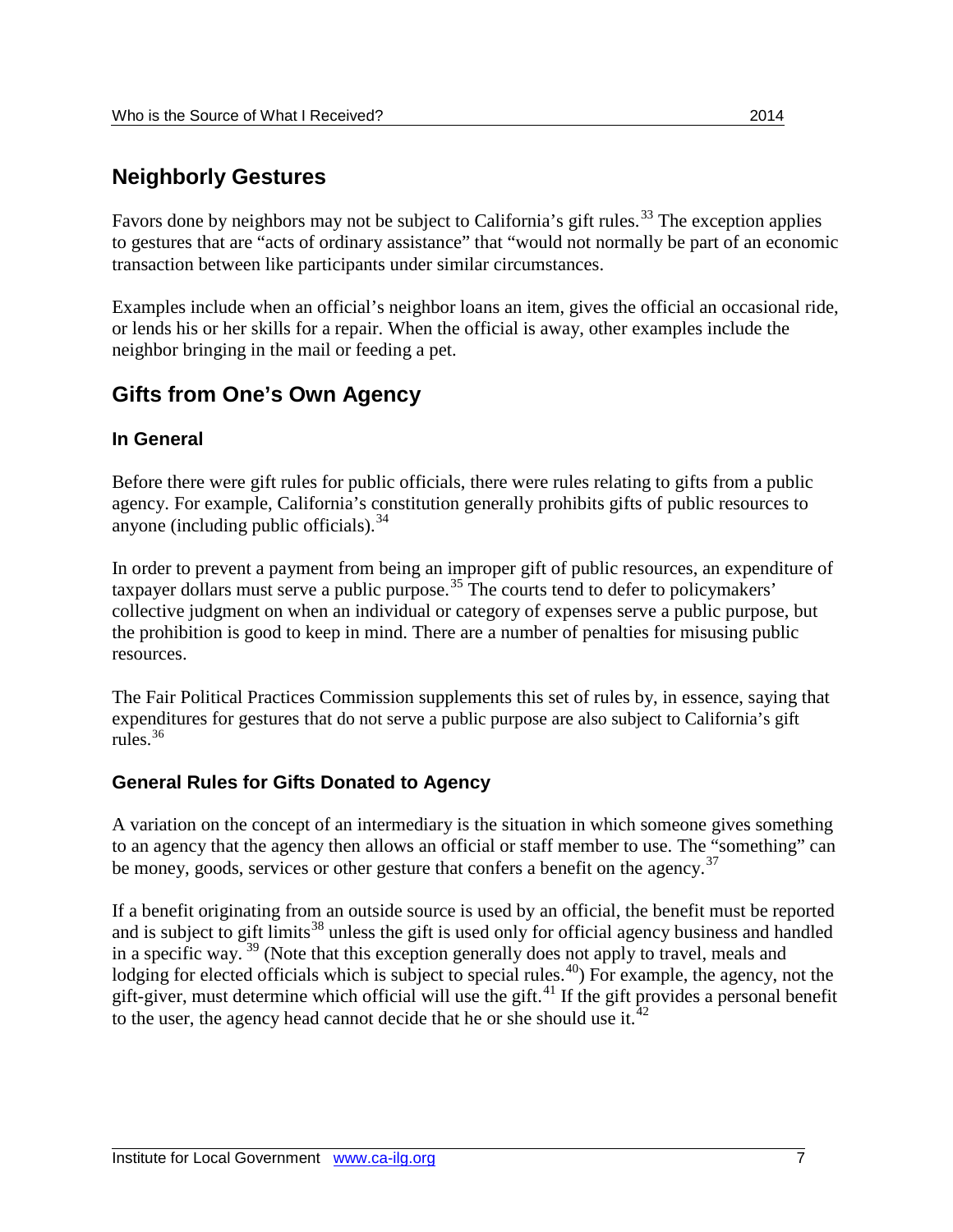The agency must make a public record of who gave the gift, how the gift was used and the identity of the official who used it.<sup>[43](#page-11-13)</sup> The agency does this on a form provided by the FPPC Form 801(see [www.fppc.ca.gov/index.php?id=5122\)](http://www.fppc.ca.gov/index.php?id=5122). The agency must maintain the form as a public record and post it on the local agency website, or if none, forward it for posting on the FPPC's website.<sup>[44](#page-11-14)</sup>

For donated travel payments, the donations cannot be used by elected officials (or, if they are, they are reportable gifts and subject to the gift limits), except when all of the following apply:

- The transportation, lodging and food are directly related to the official's public duties
- The payment is for a purpose that would ordinarily be paid for by the agency
- The travel is authorized in the same manner as travel payments made by one's agency
- Meets the other requirements for travel payments made to an agency<sup>[45](#page-11-15)</sup>

For more information about payments made for travel, see "Understanding California's New Travel-Related Exceptions to the Gift Rules," available at [www.ca-ilg.org/](http://www.ca-ilg.org/TravelRelatedGiftExceptions) [TravelRelatedGiftExceptions.](http://www.ca-ilg.org/TravelRelatedGiftExceptions)

The payment amounts cannot exceed those allowed under the agency's travel reimbursement policies.<sup>[46](#page-11-16)</sup> The exception is when food is provided as part of admission to an event or for lodging or food provided at the site of a widely attended meeting or conference (the value must be substantially equivalent to what is made available to other attendees). <sup>[47](#page-11-17)</sup>

Additional rules govern gifts to support university research.<sup>[48](#page-11-18)</sup>

### **Special Rules for Agency Tickets and Passes**

From time to time, a local official may receive tickets or passes to events through his or her public agency. This can be because the tickets or passes are either:

- **Donations to Agency.** Someone has given the agency the tickets.<sup>[49](#page-11-19)</sup>
- **Non-Donations.** The agency receives the tickets (i) as the result of an agreement to use public property (for example, a sports or entertainment facility), (ii) because the agency controls the event (for example, a county fair), or (iii) the agency purchased the ticket at fair market value. [50](#page-11-20)

These can be treated as gifts subject to the usual rules<sup>[51](#page-11-21)</sup> or an official can simply pay for the ticket by reimbursing the agency for its fair market value.<sup>[52](#page-11-22)</sup>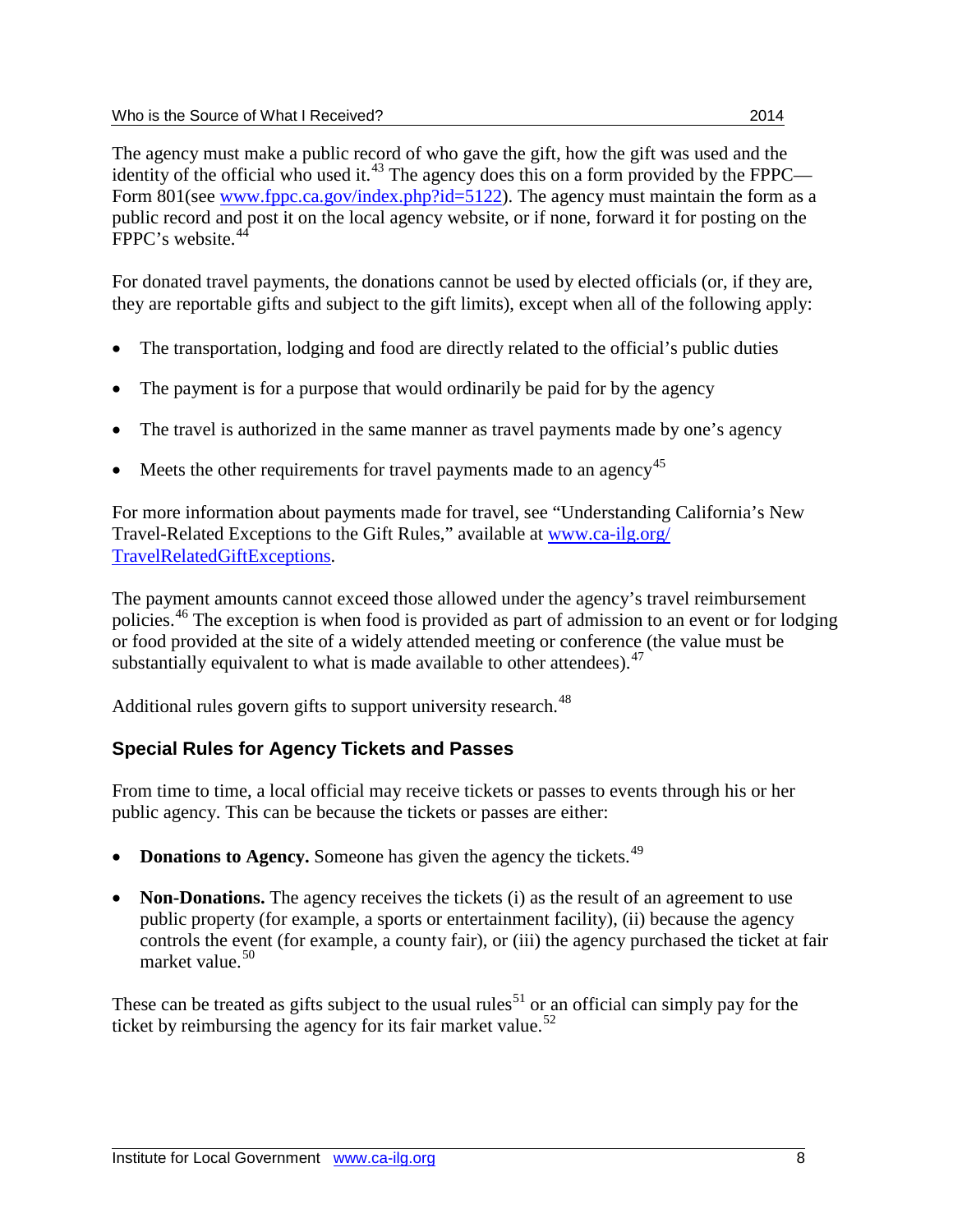Fair Political Practices Commission rules explain what the policy must contain.<sup>[55](#page-11-25)</sup> Note that these exceptions for agency-provided tickets and passes apply only to admissions to entertainment, amusement, recreational, or similar events or facilities – not to tickets to fundraising breakfast, lunch or dinner events.<sup>[56](#page-11-26)</sup>

If public officials otherwise subject to the gift limit and reporting requirements receive tickets under the agency's policy, the tickets are not subject to the gift limit and reporting requirements if both of the following are true:

- The agency decides who should use the ticket or pass consistent with its adopted policy that complies with the Fair Political Practices Commission's requirements<sup>[57](#page-11-27)</sup>
- The agency received the tickets from an outside entity, that entity played no role in deciding who should use the ticket<sup>[58](#page-11-28)</sup>

As an alternative, the official receiving the ticket or pass can treat its value as income under state and federal tax laws.<sup>[59](#page-11-29)</sup>

Either way, the agency must document the provision of tickets on a form provided by the FPPC—Form 802 (see [www.fppc.ca.gov/index.php?id=524\)](http://www.fppc.ca.gov/index.php?id=524).<sup>[60](#page-11-30)</sup> The agency must maintain the form as a public record and forward it for posting on the FPPC's website.<sup>[61](#page-11-31)</sup>

## **Special Rules for Agency Raffles**

When a prize for an agency raffle or drawing is furnished by an outside party, the official who wins the prize must report the outside party as the source of the gift and the agency as the intermediary.<sup>[62](#page-11-32)</sup> The fair market value of the prize is reduced by the amount the official paid to enter the raffle, and the value counts toward the gift limit for that source.<sup>[63](#page-11-33)</sup>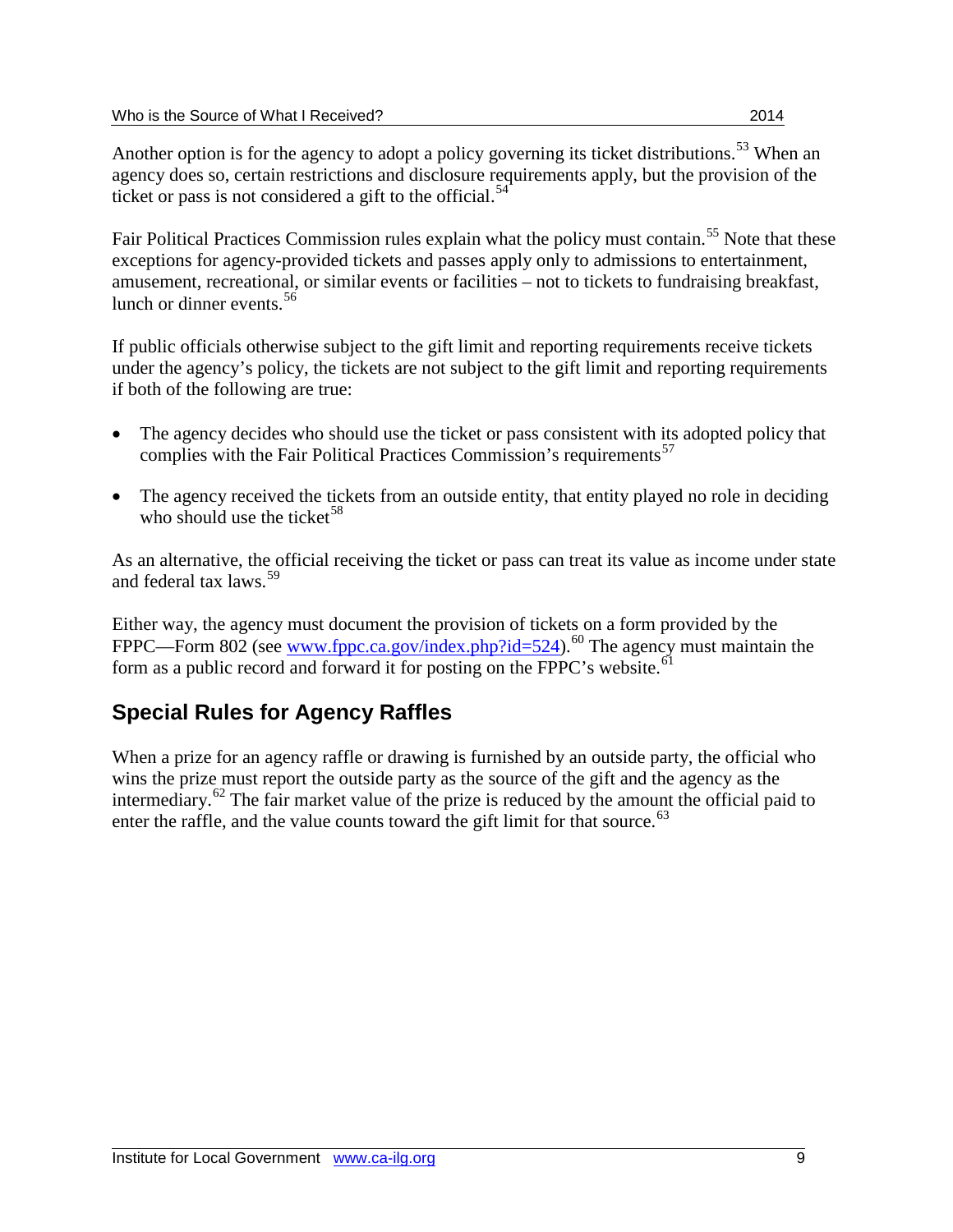#### **About This Resource**

This document is a service of the Institute for Local Government (ILG) whose mission is to promote good government at the local level with practical, impartial, and easy-to-use resources for California communities.

ILG is the nonprofit 501(c)(3) research and education affiliate of the League of California Cities and the California State Association of Counties. For more information and to access the Institute's resources on gift rules public officials go to [http://www.ca-ilg.org/GiftCenter.](http://www.ca-ilg.org/GiftCenter)

As part of its mission of promoting good government at the local level, the Institute tries to help local officials understand those rules.

These informational materials, however, are not legal advice. Attorneys can and do disagree on how to interpret the rules in this area. In addition, the rules can and do change over time.

Officials are encouraged to consult with an attorney or relevant regulatory authorities for up-to-date information and advice on specific situations.

The Institute welcomes feedback on this resource:

- *Email:* [ethicsmailbox@ca-ilg.org](mailto:ethicsmailbox@ca-ilg.org) Subject: [Question 3: Who is the Source of What I Received?](http://www.ca-ilg.org/GiftsQuestion-3)
- *Mail:* 1400 K Street, Suite 205 · Sacramento, CA · 95814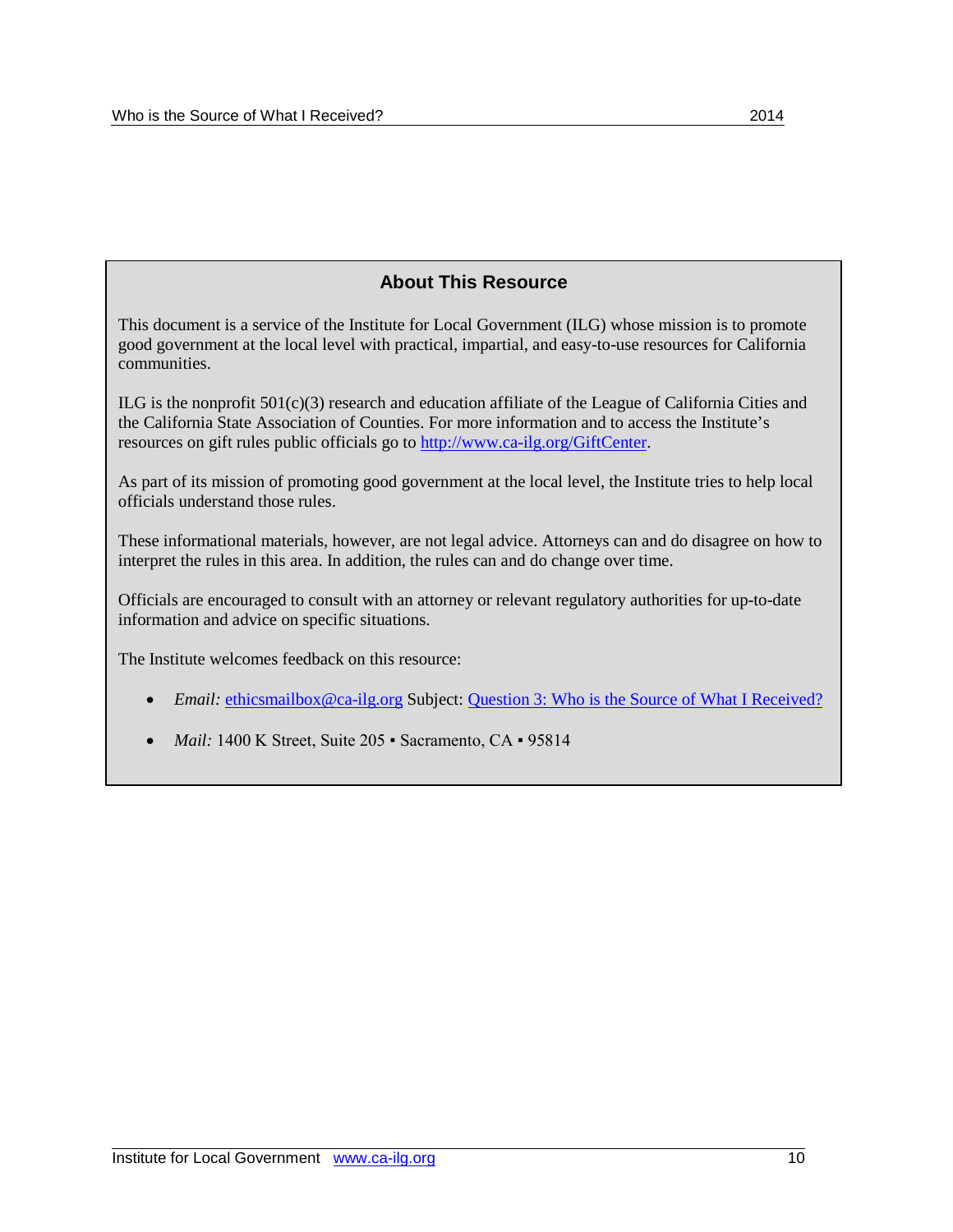#### <span id="page-10-0"></span> $\overline{a}$ **References and Resources**

*Note: Sections in the California Code are accessible at* <http://leginfo.legislature.ca.gov/>*. Fair Political Practices Commission regulations are accessible at* [www.fppc.ca.gov/index.php?id=52](http://www.fppc.ca.gov/index.php?id=52)*. A source for case law information is* [www.findlaw.com/cacases/](http://www.findlaw.com/cacases/) *(requires registration).*

- 
- <span id="page-10-1"></span><sup>1</sup> Cal Gov't Code § 87207(a)(1).<br><sup>2</sup> Cal. Gov't Code § 89503; 2 Cal. Code Regs. § 18940.2 (the FPPC adjusts the limit biennially, and it will remain at \$440 until the end of 2014).
- <span id="page-10-2"></span>If the limit is exceeded one has several options, any of which must be exercised within 30 days of receiving the gift. One may return the gift unused to the donor, reimburse the donor for all or a portion of the value of the gift or donate the gift, without claiming a tax deduction, to a  $501(c)(3)$  charitable organization or government agency.
- <span id="page-10-3"></span>2 Cal. Code Regs. §18941(a).<br><sup>4</sup> Cal. Gov't Code § 87103(e); 2 Cal. Code Regs. § 18703.4. This is because public officials may not make, participate in making, or influence governmental decisions which affect their personal financial interests. Cal. Gov't Code § 87100. The law makes a judgment that one is financially self-interested in a decision when one accepts gifts exceeding the \$440 gift limit from someone affected by that decision. Cal. Gov't Code § 89503; 2
- <span id="page-10-4"></span>Cal. Code Regs. § 18940.2(a). <sup>5</sup> 2 Cal. Code of Regs. §§ 18940(d), 18730 (b)(8.1)(A) (application of the gift disclosure rules). *See also* 2 Cal. Code of Regs. §§ 18701(a), 18730 (b)(9)(A) (application of the disqualification/conflict of interest rules). *See also* 2 Cal. Code of Regs. § 18940.1 (definition of "official").
- 
- 
- <span id="page-10-7"></span>
- <span id="page-10-6"></span><span id="page-10-5"></span><sup>6</sup> See generally 2 Cal. Code Regs. § 18940(a).<br><sup>7</sup> 2 Cal. Code Regs. § 18940(a).<br><sup>8</sup> See 2 Cal. Code Regs. § 18942 (as adopted August 22, 2013).<br><sup>9</sup> Cal. Gov't Code §§ 87210, 87313; 2 Cal. Code Regs. § 18945(b) (the sour
- <span id="page-10-9"></span><span id="page-10-8"></span>gift).<br>
<sup>10</sup> Cal. Gov't Code §§ 87210, 87313; 2 Cal. Code Regs. § 18945(a)(1)-(3).<br>
<sup>11</sup> Cal. Gov't Code §§ 87210, 87313.<br>
<sup>12</sup> Cal. Gov't Code §§ 87210, 87313; 2 Cal. Code Regs. § 18945(d).<br>
<sup>13</sup> 2 Cal. Code Regs. § 1894
- <span id="page-10-10"></span>
- <span id="page-10-11"></span>
- <span id="page-10-12"></span>
- <span id="page-10-13"></span>
- <span id="page-10-14"></span>
- <span id="page-10-15"></span>
- <span id="page-10-16"></span>
- <span id="page-10-17"></span>
- 
- 
- 
- <span id="page-10-21"></span>
- <span id="page-10-22"></span>
- <span id="page-10-23"></span>
- <span id="page-10-24"></span>
- <span id="page-10-26"></span><span id="page-10-25"></span>
- <span id="page-10-27"></span>
- <span id="page-10-20"></span><span id="page-10-19"></span><span id="page-10-18"></span><sup>20</sup> 2 Cal. Code Regs. § 18942(a)(18)(D)(ii) (as adopted August 22, 2013).<br>
<sup>21</sup> 2 Cal. Code Regs. § 18942(a)(18)(D)(iii) (as adopted August 22, 2013).<br>
<sup>22</sup> 2 Cal. Code Regs. § 18942(a)(18)(D)(ii) (as adopted August 22, Fresno, Irvine, Long Beach, Los Angeles, Malibu, Milpitas, Oakland, Orange, Richmond, Sacramento, San Diego, San Francisco, San Jose, San Louis Obispo, Santa Ana, Santa Rosa, Santa Clarita, Los Angeles County, Orange County, San Diego County.
- <span id="page-10-28"></span><sup>29</sup> 2 Cal. Code Regs. § 18942(a)(18)(A) (as adopted August 22, 2013) (cross referencing the list of exceptions in  $18942(a)(18)(D)(i)-(iii)$ ).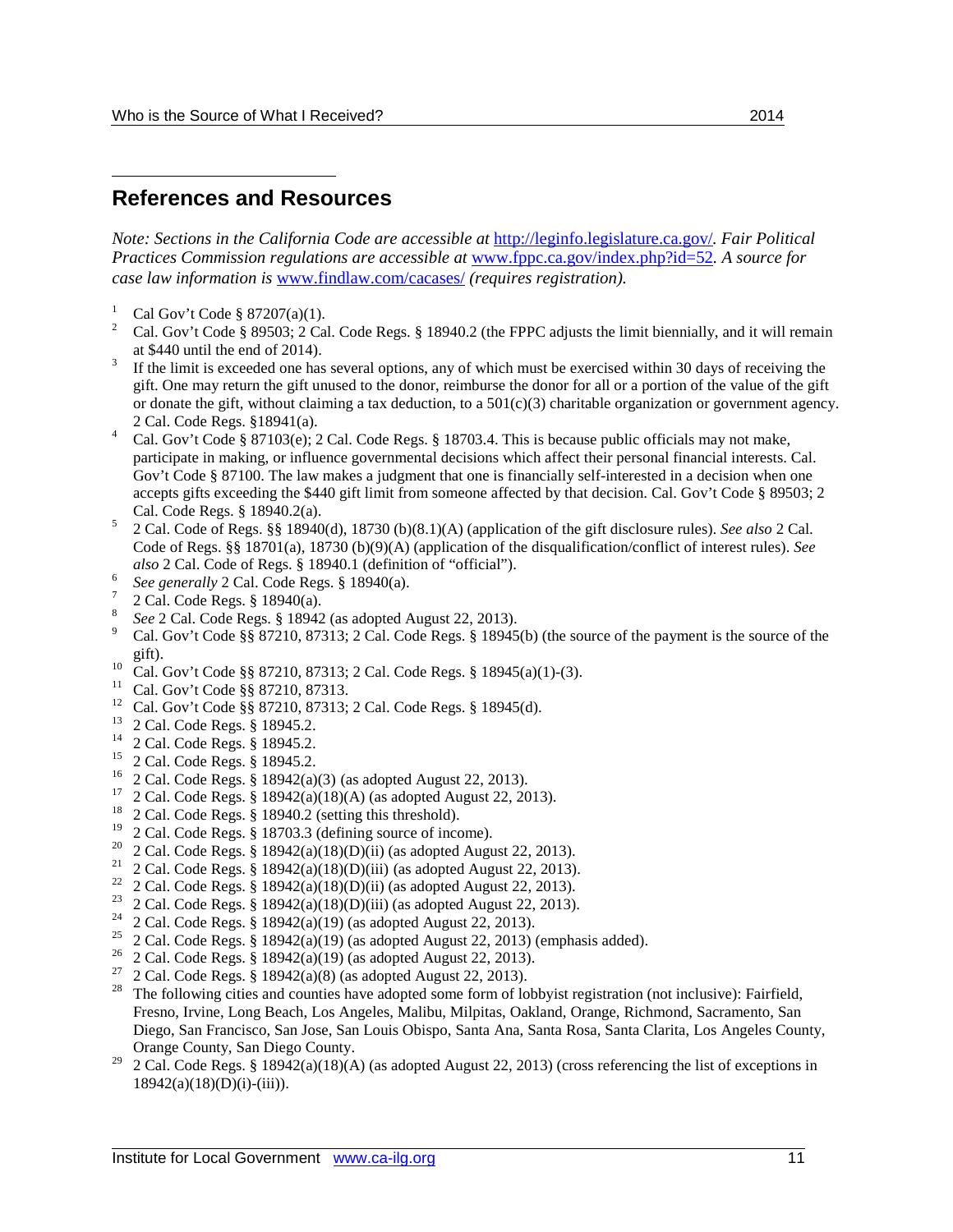- <span id="page-11-0"></span> $30\quad$  2 Cal. Code Regs. § 18942(a)(18)(B) (as adopted August 22, 2013) (cross referencing the list of exceptions in
- <span id="page-11-1"></span>18942(a)(18)(D)(i)-(iii)).<br>
<sup>31</sup> 2 Cal. Code Regs. § 18942(a)(18)(C) (as adopted August 22, 2013) (cross referencing the list of exceptions in 18942(a)(18)(D)(i)-(iii)).
- <span id="page-11-2"></span><sup>32</sup> 2 Cal. Code Regs. § 18942(a)(18)(D)(i) (as adopted August 22, 2013) (which refers to "[a] lobbyist, lobbying firm, lobbyist employer, or other person required to file reports under Chapter 6 (commencing with Section
- 
- <span id="page-11-4"></span>
- <span id="page-11-3"></span>86100) of the Act *and* who is registered to lobby the official's agency"—emphasis added).<br><sup>33</sup> 2 Cal. Code Regs. § 18942(a)(17) (as adopted August 22, 2013).<br><sup>34</sup> Cal. Const. art. XVI, §6.<br><sup>35</sup> *See County of Alameda v.*
- <span id="page-11-7"></span>
- <span id="page-11-6"></span><span id="page-11-5"></span>(1975). 36 2 Cal. Code Regs. § 18944.3. <sup>37</sup> *See* 2 Cal. Code Regs. § 18944(b)(1) ("'Payment' means a payment as defined in Section 82044 including the payment for, or provision of , fees, goods or services to an agency where the person providing the payment has no legal obligation to do so.").<br>See 2 Cal. Code Regs. § 18944(c) (as adopted August 22, 2013) ("A payment to an agency as described in
- <span id="page-11-8"></span>subdivision (a)[made to a state or local agency and used for official agency business], *is not a gift or income to the official* who receives the use of the payment if it meets all of the following requirements: . . .") (emphasis added).<br>
<sup>39</sup> 2 Cal. Code Regs. § 18944(c) (as adopted August 22, 2013).<br>
<sup>40</sup> 2 Cal. Code Regs. § 18944(a) (as adopted August 22, 2013, effective for travel occurring after January 1, 2014).<br>
<sup>40</sup> 2 Cal. Code Regs. § 189
- <span id="page-11-9"></span>
- <span id="page-11-10"></span>
- <span id="page-11-11"></span>
- <span id="page-11-12"></span>
- <span id="page-11-13"></span>
- <span id="page-11-14"></span>
- <span id="page-11-15"></span>2014).<br>
<sup>46</sup> 2 Cal. Code Regs. § 18950.1(e)(2) (as adopted August 22, 2013, effective for travel occurring after January 1,
- <span id="page-11-16"></span>2014). ). 47 2 Cal. Code Regs. § 18950.1(g)(as adopted August 22, 2013). 48 2 Cal. Code Regs. § 18944(e) (as adopted August 22, 2013). 49 2 Cal. Code Regs. § 18944.1(b)(1).
- <span id="page-11-18"></span><span id="page-11-17"></span>
- 
- 
- 
- <span id="page-11-20"></span><span id="page-11-19"></span><sup>50</sup> 2 Cal. Code Regs. § 18944.1(b)(2).<br><sup>51</sup> *Fletcher Advice Letter*, No. I-09-050 (2009) (If an agency doesn't have the required policy in place, the tickets
- 
- <span id="page-11-24"></span><span id="page-11-23"></span>
- <span id="page-11-22"></span><span id="page-11-21"></span>The treated as a gift subject to the usual reporting and limit requirements).<br>
<sup>52</sup> 2 Cal. Code Regs. § 18944.1(b).<br>
<sup>53</sup> 2 Cal. Code Regs. § 18944.1(c).<br>
<sup>54</sup> *See* 2 Cal. Code Regs. § § 18944.3 ("Except as provided in R [agency provided tickets and passes], a payment by a government agency (for) . . . entertainment . . . to an official in that agency is a gift to that official unless the payment is a lawful expenditure of public moneys"); 18944.1(b)(2) (finding that an official will have in essence provided something of equal or greater value in exchange for the ticket if certain requirements are met, including compliance with the agency's ticket distribution
- 
- 
- <span id="page-11-28"></span><span id="page-11-27"></span>
- <span id="page-11-26"></span><span id="page-11-25"></span><sup>55</sup> 2 Cal. Code Regs. § 18944.1(c)(1)-(3).<br>
<sup>56</sup> 2 Cal. Code Regs. § 18944.1.<br>
<sup>57</sup> 2 Cal. Code Regs. § 18944.1(b)(1).<br>
<sup>58</sup> 2 Cal. Code Regs. § 18944.1(b)(1).<br>
<sup>59</sup> 2 Cal. Code Regs. § 18944.1(a)(1).
- 
- 
- <span id="page-11-31"></span><span id="page-11-30"></span><span id="page-11-29"></span> $\frac{60}{1}$  See [http://www.fppc.ca.gov/index.php?id=524.](http://www.fppc.ca.gov/index.php?id=524)<br>
61 2 Cal. Code Regs. § 18944.1(d). Beginning January 1, 2012, agencies must send the Form 802 to the FPPC at Email: <u>form802@fppc.ca.gov</u>, or 428 J Street, Suite 620, Sacramento, CA 95814, or Fax: 916-322-0886.<br><sup>62</sup> 2 Cal. Code Regs. § 18944.2(b)(1).<br><sup>63</sup> 2 Cal. Code Regs. § 18944.2(b)(1).
- <span id="page-11-33"></span><span id="page-11-32"></span>
-